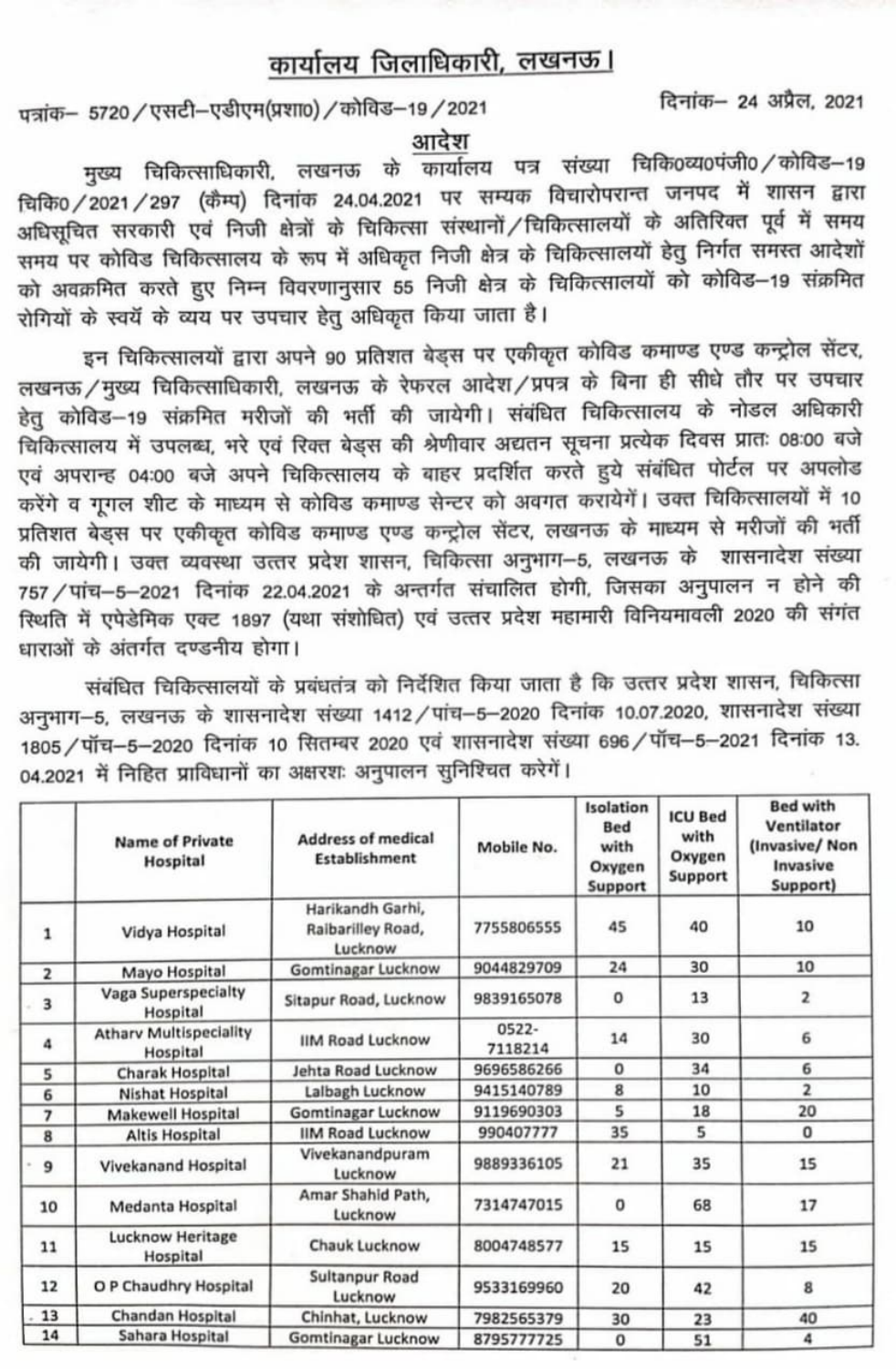|          |                                                  | Alambagh Lucknow                                                    | 8429029801               | 0                | 19                       | 7                       |
|----------|--------------------------------------------------|---------------------------------------------------------------------|--------------------------|------------------|--------------------------|-------------------------|
| 15       | Apollo Medics Hospital                           | Amar Shahid Path.                                                   | 9076612575               | 9                | 16                       | 5                       |
| 16       | <b>Tender Palm Hospital</b>                      | Lucknow<br>Sitapur Road, Lucknow                                    | 9076610273               | 10               | 10                       | 5                       |
| 17       | Urmila Hospital                                  | Munshipulia                                                         | 9415799329               | 0                | 17                       | 13                      |
| 18       | Kova Hospital                                    | Indiranagar Lko                                                     | 9415002546               | 20               | $\overline{\mathbf{z}}$  | $\overline{\mathbf{z}}$ |
| 19       | Kamakhya Hospital                                | Hardoi Road Lucknow                                                 | 8400000784               | o                | 10                       | $\mathbf{O}$            |
| 20       | <b>Green City Hospital</b>                       | Kursi Road Lucknow                                                  |                          |                  | 12                       | $\mathbf 2$             |
| 21       | Maa Chadrika Devi<br>Hospital                    | Sitapur Road, Lucknow                                               | 9415020266               | 0<br>$\mathbf o$ | 15                       | $\mathbf 1$             |
| 22       | Rajdhani Hospital                                | Rai Bareli Road LKO                                                 | 9415162686<br>8840466030 | $\mathbf o$      | 10                       | 21                      |
| 23       | Sanjeevni Hospital                               | Kursi Road                                                          |                          |                  |                          | 4                       |
| 24       | Advance Neuro and<br>Gen.Hospital                | Arjunganj, Sultanpur<br>Road Lucknow                                | 9415022002               | 0                | 20                       |                         |
| 25       | Sri Sai Life Hospital                            | Kalli Pashcim<br><b>Raibarelley Road</b><br>Lucknow                 | 9450407843               | 3                | 15                       | 0                       |
|          |                                                  | Kakori Lucknow                                                      | 9415328915               | 0                | 40                       | 10                      |
| 26       | King Medical Center<br>J P Hospital              | Kursi Road Lucknow                                                  | 9956829273               | 0                | 15                       | 15                      |
| 27<br>28 | A-One Hospital                                   | Faizullaganj Dhal,<br>Faizullganj Lucknow                           | 9450374007               | 5                | 9                        | 6                       |
| 29       | Fehmina Hospital and                             | Tudiyaganj Lucknow                                                  | 9935672929               | 0                | 12                       | 0                       |
| 30       | <b>Trauma Center</b><br><b>SIPS Hospital</b>     | Shahmeena Road,<br>Lucknow                                          | 9235435015               | 0                | 25                       | 0                       |
| 31       | Lucknow Hospital                                 | Krishna Nagar, Kanpur<br>Road, Lucknow                              | 9839214214               | 8                | 8                        | $\overline{\mathbf{2}}$ |
| 32       | Midland Healthcare                               | B-55, & C-42, Mandir<br>Marg, Mahanagar<br><b>Extension Lucknow</b> | 9196555555               | 0                | 10                       | 21                      |
| 33       | Aprajita Hospital                                | <b>B-1/5 Sec-G</b><br>Jankipuram Lucknow                            | 9839181447               | 10               | $\overline{\mathbf{z}}$  | $\mathbf 1$             |
| 34       | Charak Hospital And                              | Dubagga Lucknow                                                     | 8052224000               | $\mathbf 0$      | 10                       | 10                      |
| 35       | Res. Centre<br>Jagrani Hospital                  | Ring Road, Kalyanpur<br>Lucknow                                     | 8960099939               | 0                | 20                       | 10                      |
| 36       | K.K. Hospital                                    | 87/88, Nabiullah Road,<br>River Bank Colony,<br>Lucknow             | 9415020124               | 10               | 6                        | 3                       |
| 37       | Sushma Hospital                                  | CP-102, Sector-08,<br>Faizabad Road, Indira<br>Nagar, Lucknow       | 9838641122               | 16               | $\overline{\mathbf{2}}$  | 2                       |
| 38       | <b>CNS Hospital</b>                              | 20/152 Indiranagar<br><b>Crossing Lucknow</b>                       | 8935003257               | 30               | 40                       | 4                       |
| 39       | Radha Krishnam Sarkar                            | 63-A Krishna Nagar<br>Lucknow                                       | 9919666077               | 9                | 10                       | $\mathbf 1$             |
|          | MultYspecility Hospital<br><b>SHM HOSPITAL</b>   | Malihabd Lucknow                                                    | 8052258241               | 0                | 10                       | 2                       |
| 40<br>41 | <b>Rockland Hospital</b><br><b>Trouma Center</b> | Nagariya Thakurganj<br>Lucknow                                      | 9235004999               | 7                | 26                       | 10                      |
| 42       | Shatabdi super specality                         | Sultanpur Road<br>Lucknow                                           | 9450048007               | 20               | 11                       | 3                       |
|          | <b>Hospital PVT Ltd</b><br>Nova hospital         | GomtiNagar Luvknow                                                  | 9935090396               | 0                | 10                       | 3                       |
| 43<br>44 | Shiva hospital and                               | Kamta crossing gomti                                                | 9554222666               | $\overline{2}$   | 10                       | 4                       |
| 45       | Truma center<br><b>Baba Hospital</b>             | nagar lucknow<br>56 Matiyari Chawraha                               |                          | 0                | 20                       | 4                       |
|          | Sri Sai Hospital                                 | Deva Road, Lucknow<br>Kurshi Road LKO                               | 9415004535<br>8853545555 | 0                |                          |                         |
| 46<br>47 | Autar Hospital                                   | Bulaki Adda Lucknow                                                 | 8808915240               | 0                | 10<br>60                 | 10<br>3                 |
| 48       | <b>MEDICAL CARE Centre</b>                       | Lucknow                                                             | 8858602073               | 8                | 10                       | 2                       |
| 49       | Medwell Hospital                                 | Cant Road LKO                                                       | 9554987564               | 20               | $\overline{\phantom{a}}$ | 4                       |
| 50       | Lucknow Metro Hospital                           | Gomti Nagar Lucknow                                                 | 8756095989               | $\circ$          | 20                       | $\overline{\mathbf{c}}$ |
| 51       | Sun Hospital                                     | <b>Vibhav Khand</b><br><b>Gomtinagar Lucknow</b>                    | 8960286288               | 15               | 18                       | 12                      |
| 52       | Astha Hospital                                   | Aliganj Lucknow                                                     | 9336285050               | 0                | 4                        | 8                       |
|          |                                                  |                                                                     |                          |                  |                          |                         |